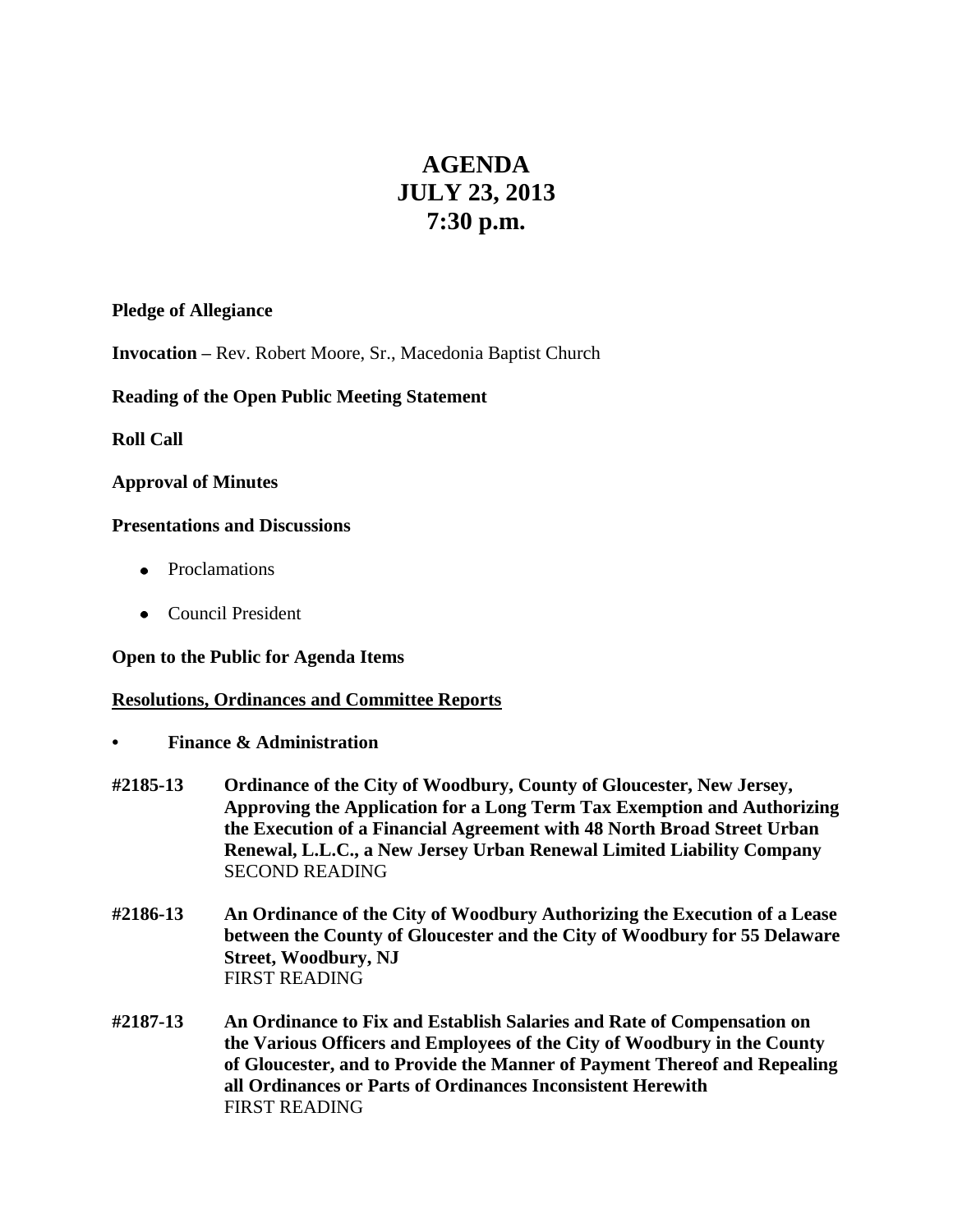| #2188-13 | Ordinance Amending Ordinance #2163-12 of the City of Woodbury, County<br>of Gloucester, New Jersey<br><b>FIRST READING</b>                                                                                           |
|----------|----------------------------------------------------------------------------------------------------------------------------------------------------------------------------------------------------------------------|
| #2189-13 | Ordinance of the City of Woodbury, County of Gloucester, New Jersey,<br>Adopting a Redevelopment Plan for Block 154, Lot 8 Commonly Known As<br>The Woodbury Country Club Redevelopment Area<br><b>FIRST READING</b> |
| #13-137  | Resolution to Extend Grace Period On Third Quarter 2013 (August) As Per<br>N.J.S.A. 54:4-67                                                                                                                          |
| #13-138  | <b>Resolution Authorizing Reimbursement of Tax Payment to Inspira Medical</b><br>Center of Woodbury, Inc.                                                                                                            |
| #13-139  | <b>Resolution Authorizing Reimbursement of Tax Payment to Penn Jersey</b><br>Advance, Inc.                                                                                                                           |
| #13-140  | <b>Resolution of the City of Woodbury Imposing Lien(s) for Property</b><br><b>Maintenance Pursuant to Municipality Code §162-4</b>                                                                                   |
| #13-141  | <b>Resolution Authorizing Reimbursement of Tax Payment to Bottom Dollar</b><br>74/22, 74/24, 74/24.01                                                                                                                |
| #13-142  | <b>Resolution Authorizing Revision of Amounts Due on Water/Sewer Accounts</b><br>for the City of Woodbury in the County of Gloucester                                                                                |

Motion for Approval to Pay the Listed Vouchers

# **• Public Safety**

**#13-143** Resolution Authorizing a Shared Services Agreement to Provide Fire Official Services to the Borough of Wenonah